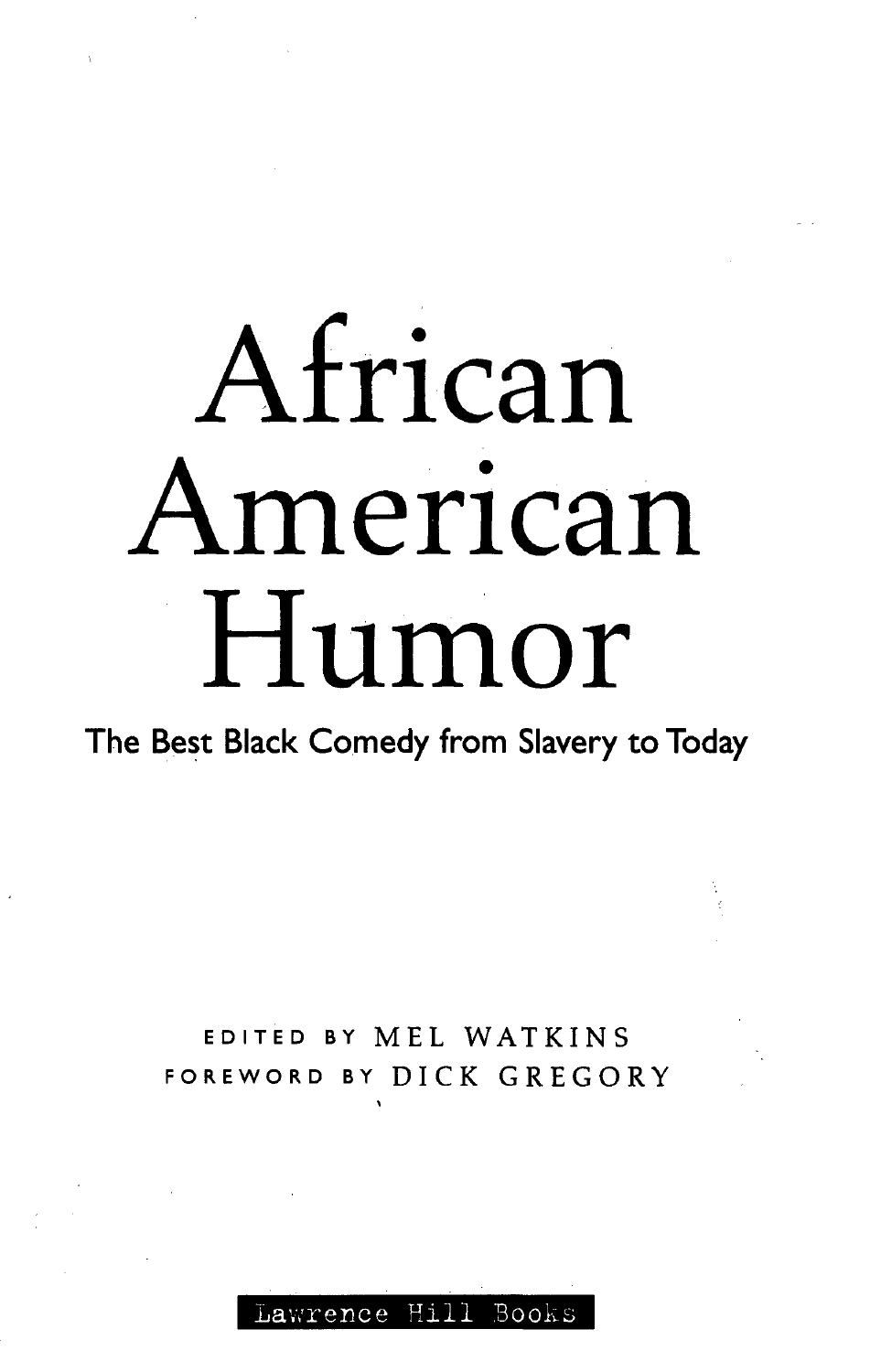## **CONTENTS**



FOREWORD BY DICK GREGORY

INTRODUCTION BY MEL WATKINS

#### **PART ONE**

#### **Playin' the Fool... Slavery**

#### **PROVERBS**

| <b>Plantation Proverbs</b> | Joel Chandler Harris |  |
|----------------------------|----------------------|--|
| Some New Proverbs          | M. Quad              |  |

#### **ANIMAL TALES AND RHYMES**

|                      | 5                                                                                                      |
|----------------------|--------------------------------------------------------------------------------------------------------|
| Joel Chandler Harris | 6                                                                                                      |
| Joel Chandler Harris | 8                                                                                                      |
| Joel Chandler Harris | 10                                                                                                     |
|                      | 11                                                                                                     |
|                      | 14                                                                                                     |
| Folk                 | 16                                                                                                     |
| Folk                 | 16                                                                                                     |
|                      | 17                                                                                                     |
| Folk                 | 18                                                                                                     |
| Folk                 | 18                                                                                                     |
| E. C. L. Adams       | 18                                                                                                     |
| Folk                 | 20                                                                                                     |
|                      |                                                                                                        |
| Folk                 | 20                                                                                                     |
| Folk                 | 21                                                                                                     |
| Folk                 | 22                                                                                                     |
| Folk                 | 22                                                                                                     |
| Folk                 | 22                                                                                                     |
|                      |                                                                                                        |
| Folk                 | 24                                                                                                     |
| Folk                 | 24                                                                                                     |
| Folk                 | 25                                                                                                     |
| Folk                 | 26                                                                                                     |
|                      | Joel Chandler Harris<br><b>Joel Chandler Harris</b><br><b>Joel Chandler Harris</b><br>Charles C. Jones |

**xi**

xvii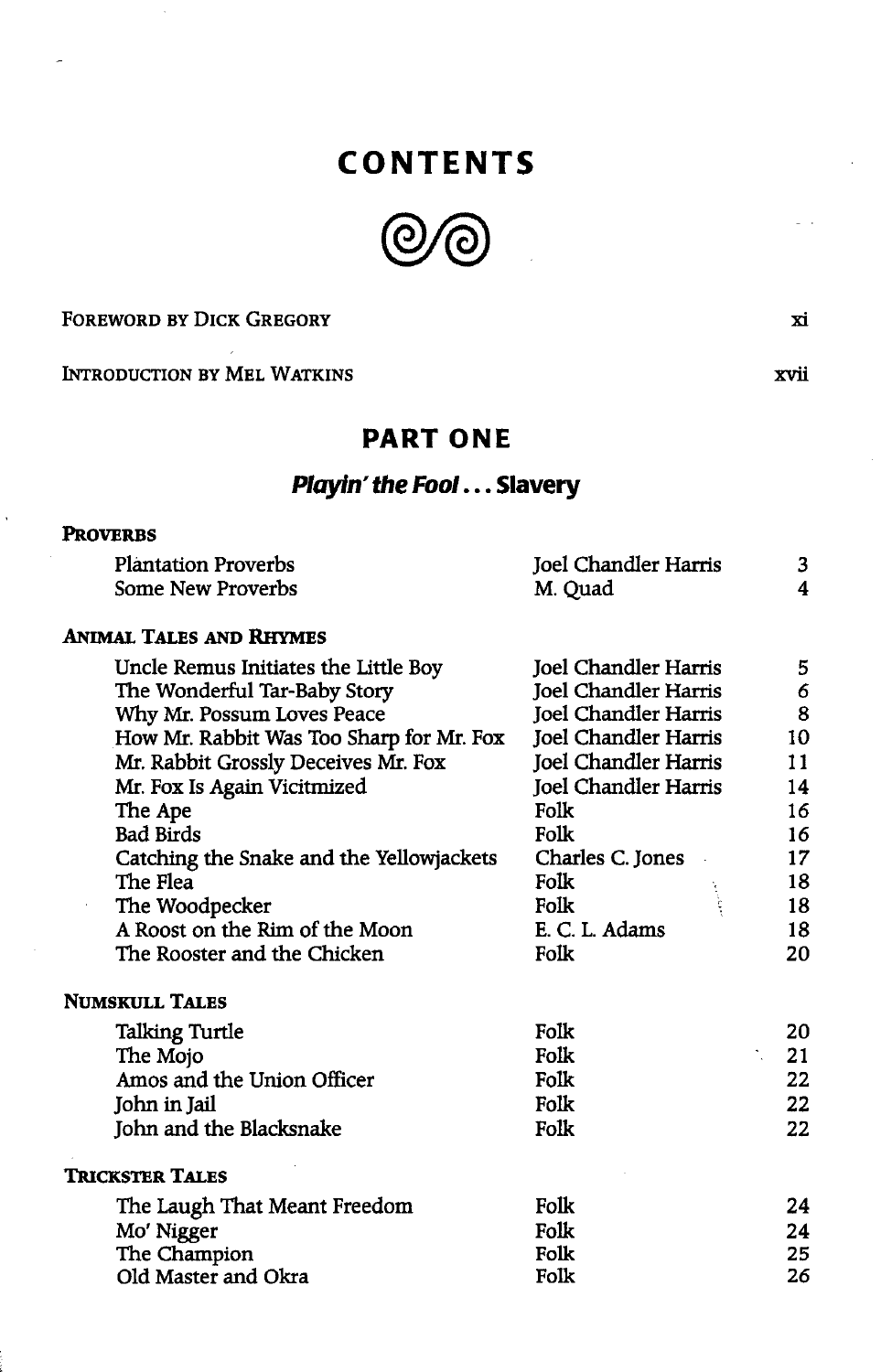| Strong Man Jack                       | Folk                       | 29 |
|---------------------------------------|----------------------------|----|
| <b>Swapping Dreams</b>                | Folk                       | 29 |
| THE PASSING OF GRANDISON              | <b>CHARLES W. CHESNUTT</b> | 30 |
| Pompey and the Jackass                | Peter Randolph             | 44 |
| <b>RHYMES, RIDDLES, AND SONGS</b>     |                            |    |
| We Raise de Wheat                     | Frederick Douglass         | 44 |
| Run, Nigger, Run                      | Folk                       | 45 |
| Massa Had a Yaller Girl               | Folk                       | 45 |
| Comic Lyrics from Slave Folk          |                            |    |
| and Work Songs                        | Folk                       | 46 |
| <b>JOHN AND OLE MASSA TALES</b>       |                            |    |
| The Horsefly                          | Folk                       | 47 |
| The Ducks Get the Cotton              | Folk                       | 47 |
| Baby in the Crib                      | Folk                       | 48 |
| The Fight                             | Folk                       | 49 |
| The Yearling                          | Folk                       | 50 |
| Old Marster Eats Crow                 | Folk                       | 50 |
| John Praying                          | Folk                       | 51 |
| Old Boss and John at the Praying Tree | Folk                       | 51 |

### **PART TW O**

## **Lay My Burden Down... Emancipation to the Roaring Twenties**

#### LIES AND HOW COME TALES

 $\mathcal{A}$ 

| Git Back!                                           | Folk                       | 56 |
|-----------------------------------------------------|----------------------------|----|
| Apple Peelin'                                       | Folk                       | 57 |
| Heard the Bullet Twice                              | Folk                       | 57 |
| The Story of the Deluge and How It                  |                            |    |
| Came About                                          | Joel Chandler Harris       | 57 |
| Why the Negro Is Black                              | Joel Chandler Harris       | 59 |
| The First White Man                                 | Folk                       | 60 |
| The Water's Deep                                    | Folk                       | 60 |
| De Ole 'oman an' Me                                 | A. C. Gordon               | 61 |
| Uncle Remus's Church Experience                     | Joel Chandler Harris       | 63 |
|                                                     |                            |    |
| The Conjurer's Revenge                              | <b>CHARLES W. CHESNUTT</b> | 64 |
|                                                     | Folk                       | 74 |
| John Sharecrops for Old Boss<br>John on Trial       | Folk                       | 76 |
| Uncle Remus and the Savannah Darkey                 | Joel Chandler Harris       | 76 |
| Jesse James and the Graveyard                       | Folk                       | 78 |
|                                                     | Folk                       | 78 |
| Post-Slavery Aphorisms<br><b>When Malindy Sings</b> | Paul Laurence Dunbar       | 79 |
| <b>Practical Preacher</b>                           | Folk                       | 81 |
| The Preacher and the Board Meeting                  | Folk                       | 81 |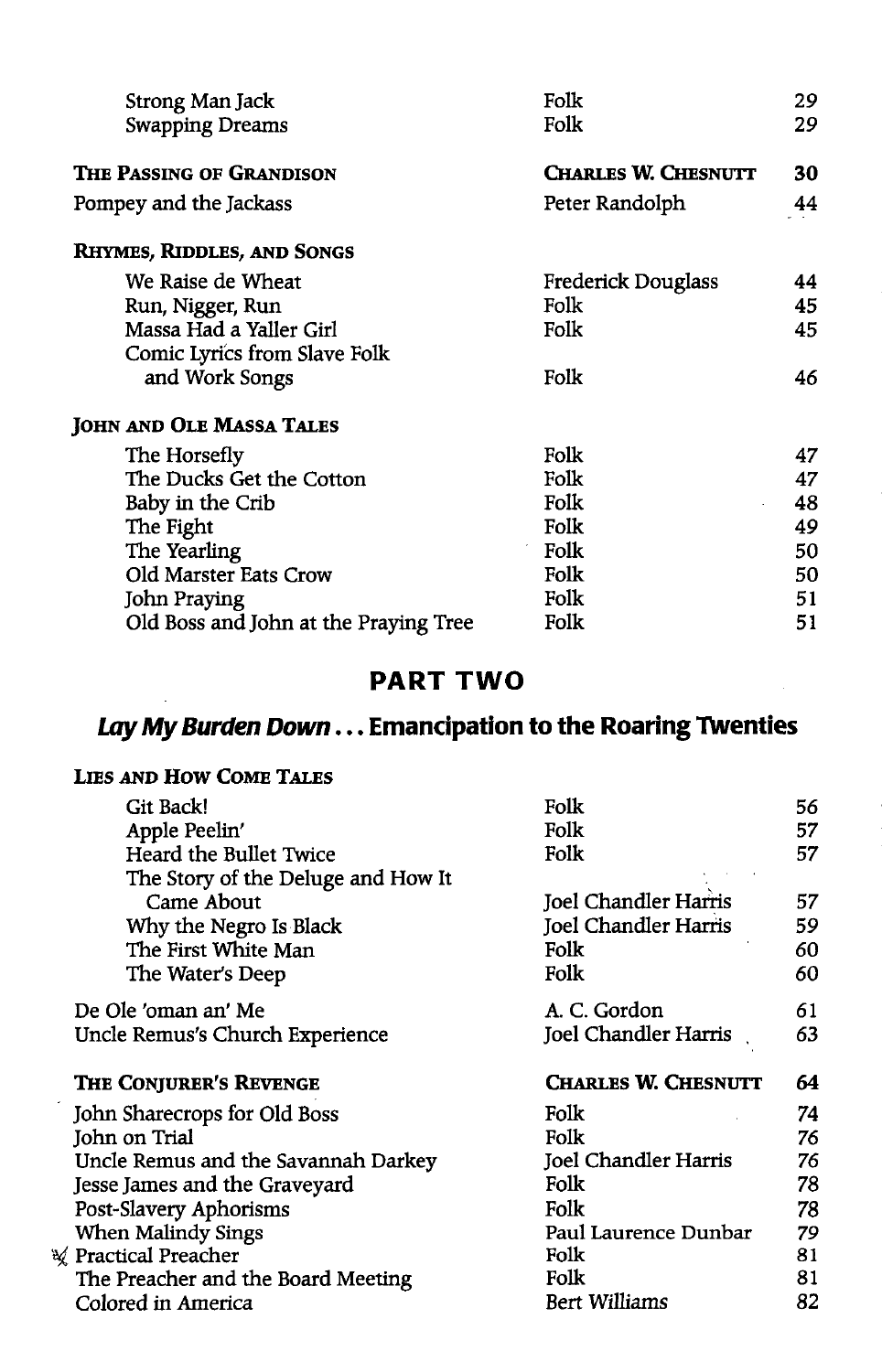| The Fruitful Sleeping of the Rev.<br>ELISHA EDWARDS | Paul Laurence Dunbar           | 82         |
|-----------------------------------------------------|--------------------------------|------------|
|                                                     | <b>Billy Kersands</b>          | 87         |
| Move My Ears<br><b>Bank Robbers</b>                 | Williams and Walker            | 88         |
|                                                     |                                |            |
| JOKES, STORIES, SONGS, ETC.                         | <b>BERT WILLIAMS</b>           |            |
| Stories and Jokes                                   |                                | 88         |
| Songs and Rhymes                                    |                                | 91         |
| When It's All Goin' Out and Nothin'                 |                                |            |
| Comin' In                                           |                                | 91         |
| Believe Me                                          |                                | 92         |
| Dat's Harmony                                       |                                | 92<br>93   |
| Jonah Man<br>The Pig and the Porcupine              |                                | 93         |
| Doughnuts Round                                     |                                | 93         |
| The Medicine Man                                    |                                | 94         |
| Nevermo'                                            |                                | 94         |
| Sayings and Observations                            |                                | 94         |
| Objections                                          | Folk                           | 98         |
| Children's Rhyme                                    | Folk                           | 98         |
| Lord, Will I Ever                                   | Folk                           | 98         |
| An Indignation Dinner                               | James David Corrothers         | 99         |
| Same Old Question                                   | W. E. B. DuBois                | 99         |
| <b>Indefinite Talk Routine</b>                      | Miller and Lyles               | 100        |
| <b>BAD NIGGER TALES</b>                             |                                |            |
| Jack Johnson and the Hotel Clerk                    | Folk                           | 101        |
| Champion's Still a Nigger                           | Folk                           | 102        |
| Jack Johnson in Georgia                             | Folk                           | 102        |
| Looking for Change                                  | Folk                           | 102        |
| Who Goes There?                                     | Folk                           | 102        |
| Mind Yo' Business                                   | Folk                           | 103        |
| Kill Me if You Can                                  | Folk<br>Folk                   | 103<br>103 |
| John and the Judge                                  |                                |            |
| Can't Win for Losing                                | Folk                           | 104        |
| Guilty as Charged                                   | Folk                           | 104        |
| Bottom Bound                                        | <b>Stringbeans and Sweetie</b> | 105        |
| <i>k</i> Shine, or the Sinking of the Titanic       | Folk                           | 105        |
| The Signifying Monkey                               | Folk                           | 108        |

## **PART THREE**

## *New Day's A-Coming...* The Harlem Renaissance to the Fifties

| <b>BUTTERBEANS AND SUSIE</b> |  |
|------------------------------|--|
| 113                          |  |
| 113                          |  |
| 114                          |  |
|                              |  |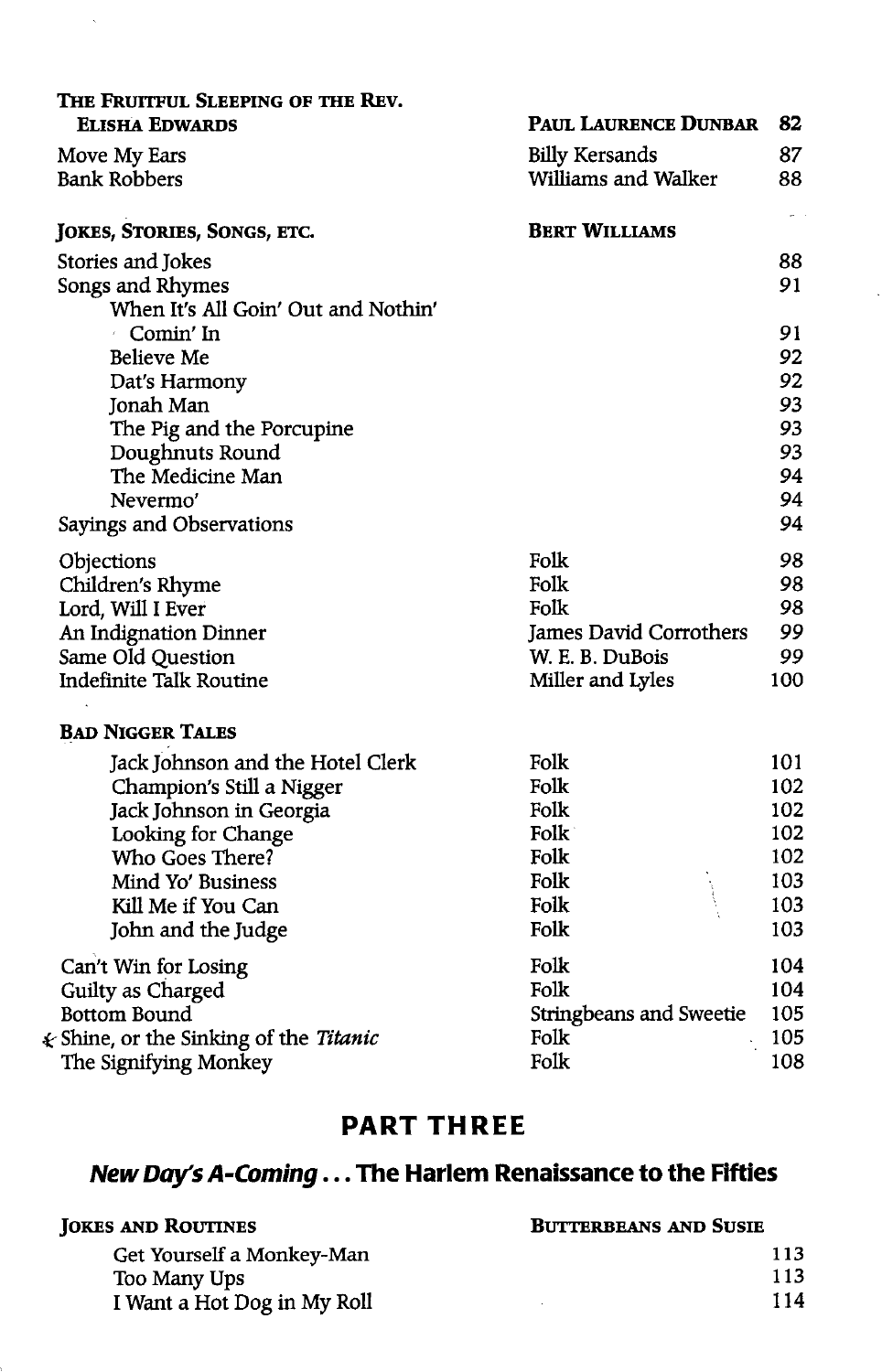| I Ain't Scared of You<br>Until the Real Thing Come Along |                           | 114<br>115 |
|----------------------------------------------------------|---------------------------|------------|
| Indefinite Sentence                                      | Folk                      | 116        |
| FROM THE WALLS OF JERICHO                                | <b>RUDOLPH FISHER</b>     | 116        |
| The Faith Healer                                         | Folk                      | 130        |
| Early Blues Lyrics                                       | Folk                      | 130        |
| Ghost Story                                              | Tim Moore and             |            |
|                                                          | <b>Andrew Tribel</b>      | 132        |
| WHY WOMEN GOT THE ADVANTAGE OF MEN                       | <b>ZORA NEALE HURSTON</b> | 134        |
| Sound Advice                                             | Folk                      | 138        |
| <b>FROM BLACK NO MORE</b>                                | <b>GEORGE SCHUYLER</b>    | 139        |
| Hanging Out                                              | Folk                      | 158        |
| Great Men                                                | Oscar Micheaux            | 158        |
| <b>CHITLIN' CIRCUIT ROUTINES</b>                         |                           |            |
| Go Ahead and Sing                                        | Rastus Murray and         |            |
|                                                          | <b>Henry Drake</b>        | 161        |
| Ain't Nobody Here!                                       | Willie Too Sweet          | 162        |
| Open the Door, Richard                                   | Dusty Fletcher            | 163        |
| Where's the Money?                                       | Spo-Dee-O-Dee             | 166        |
| Here Come de Judge                                       | Dewey "Pigmeat"           |            |
|                                                          | Markham                   | 166        |
| <b>Half Mine</b>                                         | John "Spider Bruce"       |            |
|                                                          | Mason                     | 167        |
| THE CONJURE-MAN DIES                                     | <b>RUDOLPH FISHER</b>     | 168        |
| No'lasses                                                | Folk                      | 171        |
| QUIPS AND CRACKS FROM HOLLYWOOD FILM CLOWNS              |                           |            |
|                                                          | Stepin Fetchit            | 172        |
|                                                          | Mathew "Stymie" Beard     | 173        |
|                                                          | <b>Willie Best</b>        | 173        |
|                                                          | "Butterfly" McQueen       | 173        |
|                                                          | Mantan Moreland           | 174        |
| Radio Repartee                                           | Eddie "Rochester"         |            |
|                                                          | Anderson                  | 174        |
| Laziest Man in the World                                 | Stepin Fetchit            | 176        |
| How Old?                                                 | Satchel Paige             | 176        |
| <b>MEXICANA ROSE</b>                                     | <b>FOLK</b>               | 177        |
| Fastball                                                 | Monte Irvin               | 182        |
| Cartoon                                                  | Oliver W. Harrington      | 183        |
| <b>JOKES AND ROUTINES</b>                                | <b>MOMS MABLEY</b>        |            |
| Old Men                                                  |                           | 184        |
| <b>Counting on His Fingers</b>                           |                           | 184        |
|                                                          |                           |            |

 $\epsilon$ 

 $\ddot{\phantom{a}}$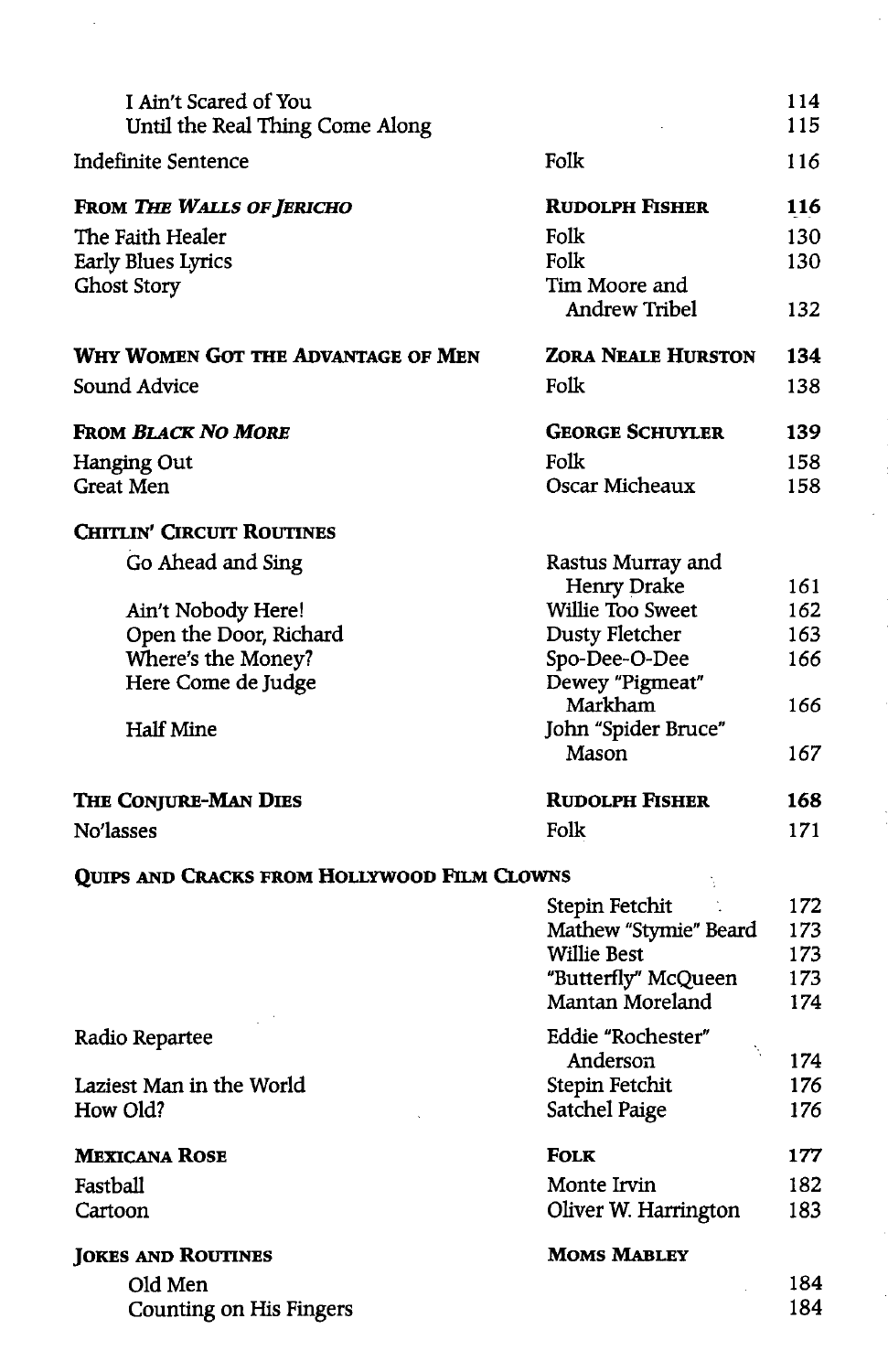| \$25 a Question<br>Cab Calloway<br>Love Is Like a Game of Checkers<br>Miami-Red Light's for Us<br>Old Man in the Hospital<br>Old Men Left Behind<br>Accidents<br>Robbers<br>Thought I Was Having a Good Time<br>You Ain't So Smart<br>Dog on the Bus<br>Trouble with Old Men                                                                |                                                                                               | 185<br>185<br>185<br>186<br>186<br>187<br>187<br>188<br>188<br>188<br>189<br>189                                    |
|---------------------------------------------------------------------------------------------------------------------------------------------------------------------------------------------------------------------------------------------------------------------------------------------------------------------------------------------|-----------------------------------------------------------------------------------------------|---------------------------------------------------------------------------------------------------------------------|
| <b>JESSE B. SIMPLE TALES</b>                                                                                                                                                                                                                                                                                                                | <b>LANGSTON HUGHES</b>                                                                        |                                                                                                                     |
| Temptation<br>There Ought to Be a Law<br>Race Relations<br>That Word Black<br>Dear Dr. Butts                                                                                                                                                                                                                                                |                                                                                               | 190<br>192<br>194<br>195<br>197                                                                                     |
| From Amos 'n' Andy                                                                                                                                                                                                                                                                                                                          | <b>Various Writers</b>                                                                        | 200                                                                                                                 |
| <b>OBSERVATIONS</b><br><b>Illegal Pitches</b><br>In Demand<br>Second Base<br>Second-Class Immortal                                                                                                                                                                                                                                          | <b>SATCHEL PAIGE</b>                                                                          | 203<br>203<br>203<br>203                                                                                            |
| Ain't Ghana Eat<br>Still a Nigger<br>Comeuppance<br>Train to New York<br>My Nigger                                                                                                                                                                                                                                                          | Nipsey Russell<br>Nipsey Russell<br><b>Junior Mance</b><br>Two Tons of Fun<br>John H. Johnson | 204<br>204<br>205<br>205<br>205                                                                                     |
| Jokes and Routines<br><b>Boss Spelled Backward</b><br>Snakebite<br><b>Black Scientists</b><br>Sneezes<br>Toasts<br><b>Knives</b><br>Eat What You Love<br><b>Backing Up</b><br>\$240,000<br>Oh, George!<br>Sugar Ray<br>Revival Preacher<br><b>FM</b><br>President Johnson<br><b>Depression Time</b><br><b>First Politician</b><br>Love Song | <b>REDD FOXX</b>                                                                              | 206<br>206<br>206<br>207<br>207<br>207<br>207<br>208<br>208<br>208<br>209<br>209<br>209<br>210<br>210<br>210<br>210 |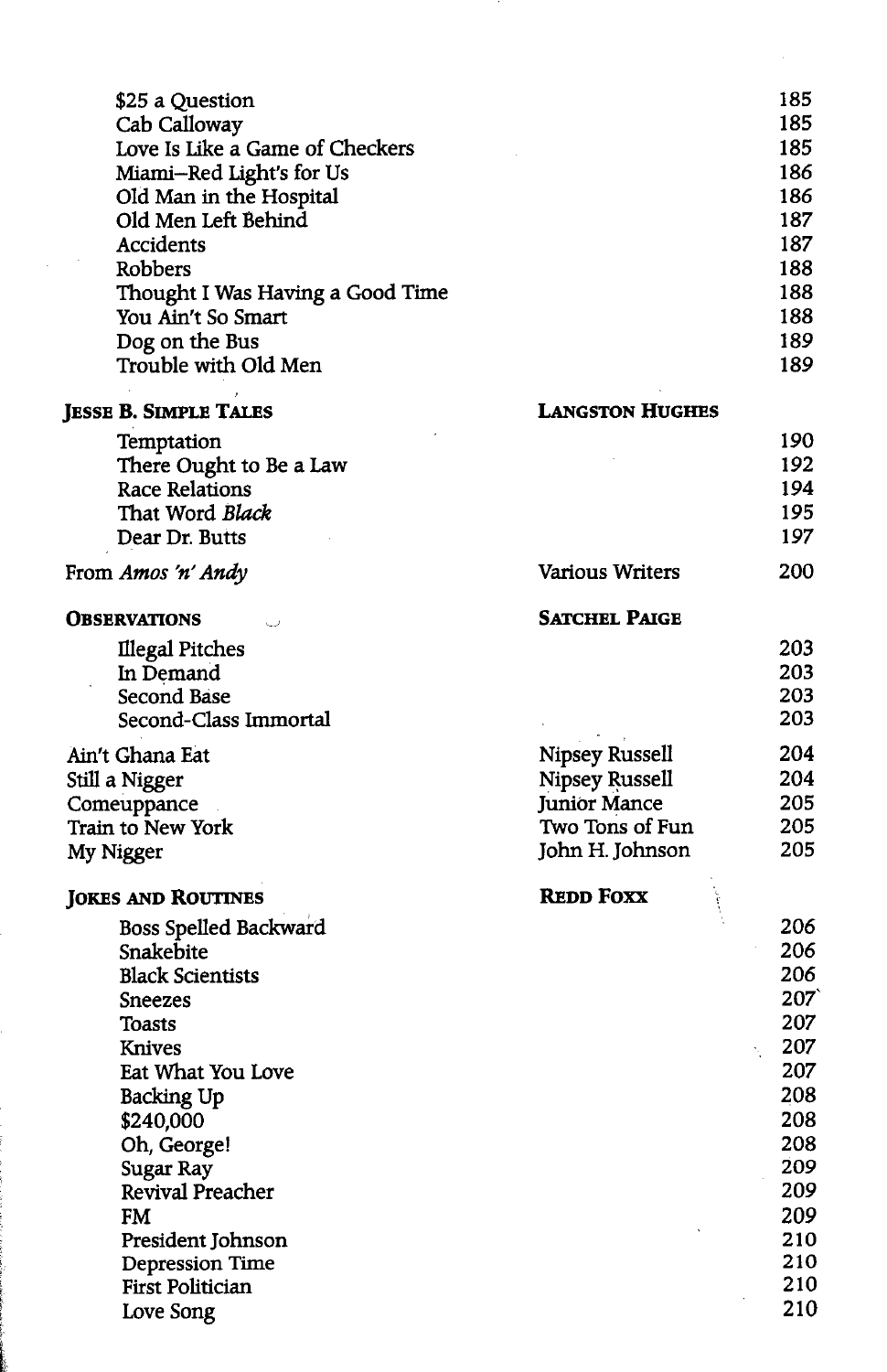## **PART FOUR**

## **What You See Is What You Get... Civil Rights to the Millennium**

| FROM NIGGER: AN AUTOBIOGRAPHY              | <b>DICK GREGORY</b>      | 214  |
|--------------------------------------------|--------------------------|------|
| The Battle of Little Rock                  | Folk                     | 218  |
| Heroes Ain't Born                          | Redd Foxx                | 219  |
| <b>CADILLAC FLAMBÉ</b>                     | <b>RALPH ELLISON</b>     | 219  |
| FROM THE WIG                               | <b>CHARLES WRIGHT</b>    | 233  |
| Temporary Job                              | <b>Timmie Rogers</b>     | 241  |
| Steamin'                                   | Folk<br>S.               | 241  |
| Closer to Welfare                          | Slappy White             | 241  |
| <b>Running for Vice President</b>          | Slappy White             | 241  |
| A Fair Fight                               | Folk                     | 242  |
| Cartoon                                    | Oliver W. Harrington     | 243  |
| FROM BLIND MAN WITH A PISTOL               | <b>CHESTER HIMES</b>     | 244  |
| Lean and Mean                              | Adam Clayton             |      |
|                                            | Powell, Jr.              | 249  |
| Blackface                                  | Ossie Davis              | 250  |
| Tall, Tan, Young, and Fly                  | Frankie Crocker          | 250  |
| <b>Black Rioters</b>                       | Dick Gregory             | 251  |
| American History                           | Dick Gregory             | 252  |
| Kittens and Biscuits                       | Malcolm X                | 254  |
| <b>FROM YELLOW BACK RADIO BROKE-DOWN</b>   | <b>ISHMAEL REED</b>      | 255  |
| Before God Get the News                    | Muhammad Ali             | 265  |
| From for colored girls who have considered |                          |      |
| suicide when the rainbow is enuf           | Ntozake Shange           | 265  |
| <b>JOKES</b>                               | <b>GODFREY CAMBRIDGE</b> |      |
| After You                                  |                          | 267  |
| Eating Too Well                            |                          | 268  |
| The Suburbs                                |                          | 268  |
| <b>Just in Case</b>                        |                          | 268  |
| FROM THE LOVES AND LIVES OF                |                          |      |
| <b>MR. JIVEASS NIGGER</b>                  | <b>CECIL BROWN</b>       | 268  |
| <b>JOKES AND ROUTINES</b>                  | FLIP WILSON              |      |
| Cowboys and Colored People                 |                          | 272  |
| Kids                                       |                          | 274  |
| Cheap Hotel                                |                          | 275  |
| Church on Sunday                           |                          | 277. |
|                                            |                          |      |
| Ugly Baby                                  |                          | 277  |
| Christopher Columbus                       |                          | 278  |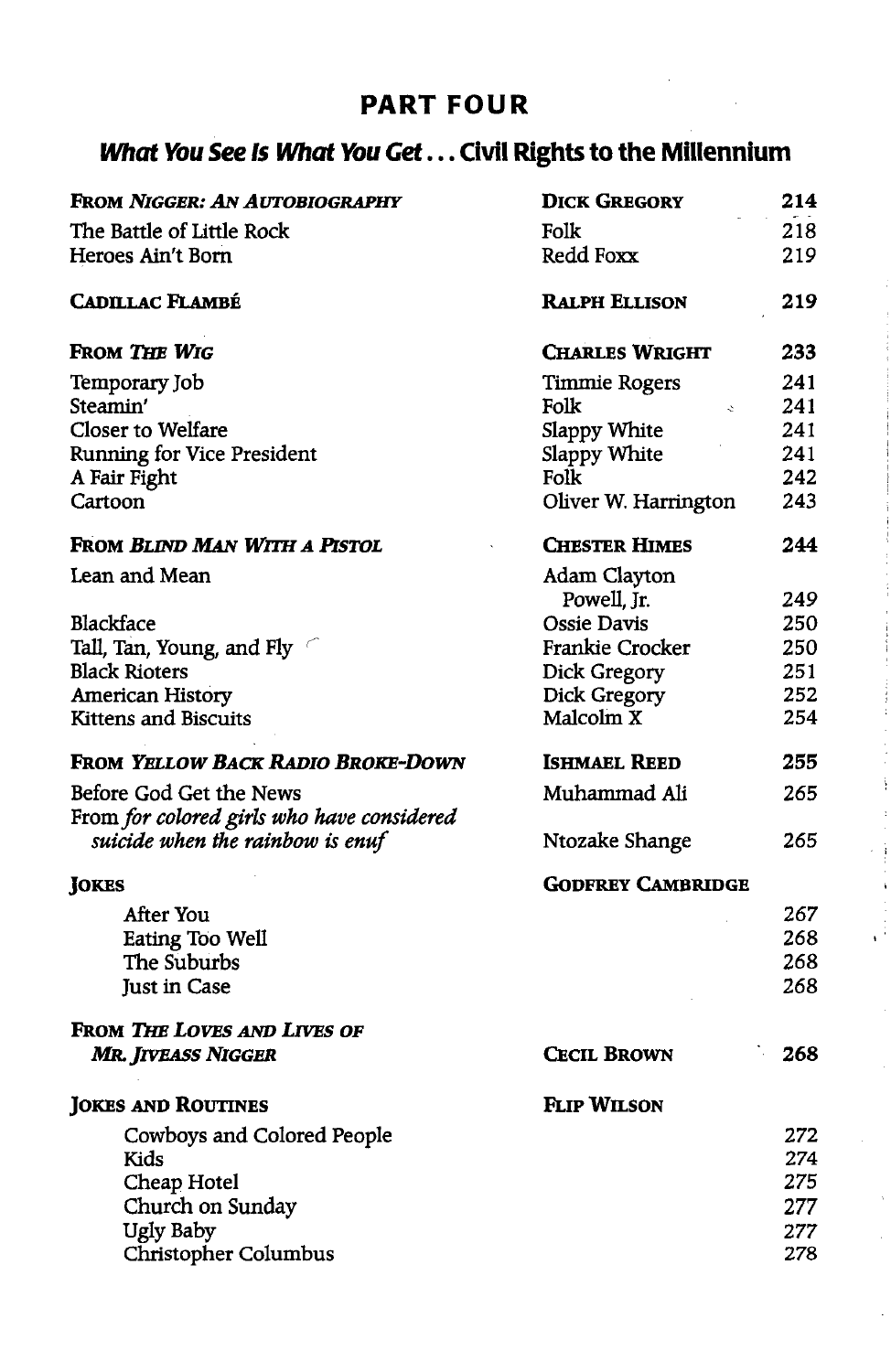| JOKES                                | PAUL MOONEY          |           |
|--------------------------------------|----------------------|-----------|
| Paul Revere/Betsy Ross               |                      | 280       |
| Blame-a-Nigger                       |                      | 281       |
| <b>Nigger Raisins</b>                |                      | 281       |
|                                      |                      |           |
| <b>FROM SOUTH STREET</b>             | <b>DAVID BRADLEY</b> | 281       |
| <b>MAGID AND MUDBONE</b>             | <b>MEL WATKINS</b>   | 291       |
| Baseball Jokes                       | Various Players      | 300       |
| Nigger Look Just Like You            | Richard Pryor        | 301       |
| Don't Let Me Down                    | <b>Eddie Murphy</b>  | 301       |
| O. J. SIMPSON JOKES                  |                      |           |
| Going to Cancun                      | Folk                 | 302       |
| The Best Defense                     | Folk                 | 302       |
| <b>Bad Fit</b>                       | Johnny Cochran       | 303       |
| THE DOZENS-CAPS AND SNAPS            | <b>FOLK</b>          |           |
| Smell and Looks Caps                 |                      | 303       |
| Dumb and Poor Caps                   |                      | 304       |
| The Dozens-Yo' Momma Caps            |                      | 305       |
| <b>WOMEN AND MEN</b>                 |                      |           |
| <b>Marital Counseling</b>            | Folk                 | 307       |
| <b>Equal Rights</b>                  | LaWanda Page         | 307       |
| A Prayer and a Promise               | Folk                 | 307       |
| Different Strokes                    | Richard Pryor        | 308       |
| Old Man and Young Man                | Moms Mabley          | 308       |
| Perfect Health                       | Folk                 | 308       |
| Women vs. Women                      | Damon Wayans         | 309       |
| Payback Is a Bitch                   | Michelle Youngblood  | 309       |
| Lost Luggage                         | Folk                 | 309       |
| Curb Your Dog                        | Eve                  | 310       |
| Hunters                              | Dave Chappelle       | 310       |
| Overeating                           | Janet Cormier        | 310       |
| <b>RANDOM QUIPS FROM FAMOUS WITS</b> |                      |           |
| Gettin' It                           | <b>Steve Harvey</b>  | Ŋ.<br>310 |
| Senility                             | <b>Bill Cosby</b>    | 311       |
| New Tricks                           | <b>Bill Cosby</b>    | 311       |
| On My Feet                           | Spike Lee            | 311       |
| Not All Black                        | Redd Foxx            | 311       |
| Just Us                              | Richard Pryor        | 312       |
| Being Famous                         | Dave Chappelle       | 312       |
| The American Dream                   | Paul Mooney          | 312       |
| Pass the Milk                        | <b>Bernie Mack</b>   | 312       |
|                                      |                      |           |